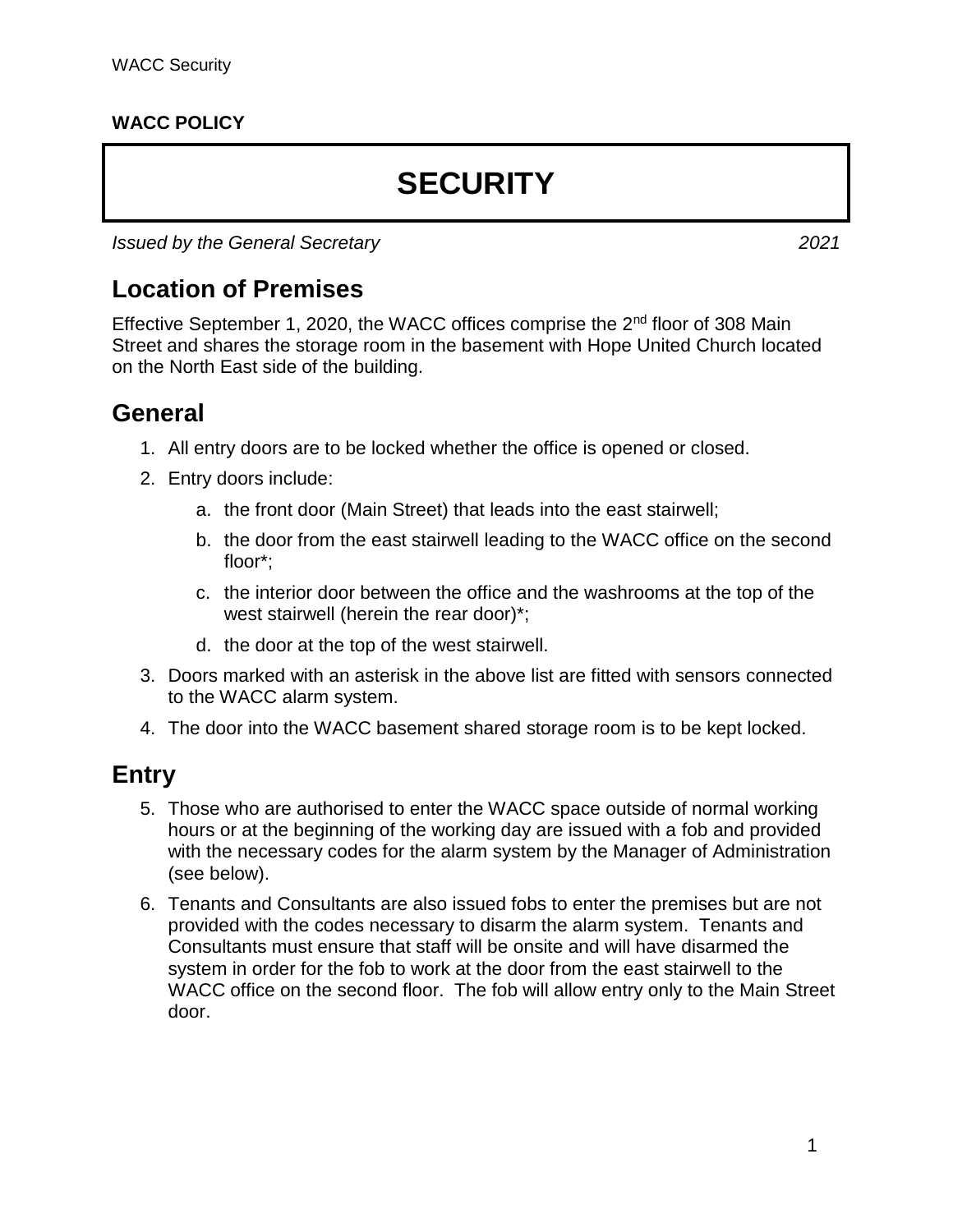### Normal working day / Outside Office Hours

- 7. Each person entering the premises must ensure that the front door (Main Street entrance) is closed and locked, ensuring the door is shut and cannot be opened from the outside.
- 8. The first person to enter the WACC space on the second floor must turn off the alarm situated on the inside of the door to the WACC offices.
- 9. The door at the top of the west stairwell is not to be opened and the west stairwell is not to be used. WACC is not allowed access to Danforth Avenue via the west stairwell, unless there is an emergency.

# **Exit**

- 10. It is the responsibility of the last authorised person<sup>1</sup> leaving the premises at any time to ensure that they are secure. (The responsibility exists even if the person has only been in the premises for a short while and/or has only used a part of the WACC space.) This requires the following:
	- a. Ensure that no one remains in the premises who is not authorised to be there;
	- b. Ensure that the door at the top of the west stairwell is closed;
	- c. Ensure that the rear door is closed;
	- d. Set the alarm system, and ensure that no zones are in alarm (see Appendix);
	- e. Ensure that the lights are off;
	- f. Exit via the east side  $2<sup>nd</sup>$  floor door:
	- g. Ensure the lights are off on the main floor landing;
	- h. Ensure that the front door (Main Street) is closed and locked.

### **Alarm System**

 $\overline{a}$ 

11.Persons authorised to be in the WACC premises unaccompanied are given the appropriate fob and the alarm codes. A four digit number is required to turn the alarm on or off. Each individual's code is to be kept confidential.

An authorised person is a member of staff, or other person, who has been given a key and the alarm codes.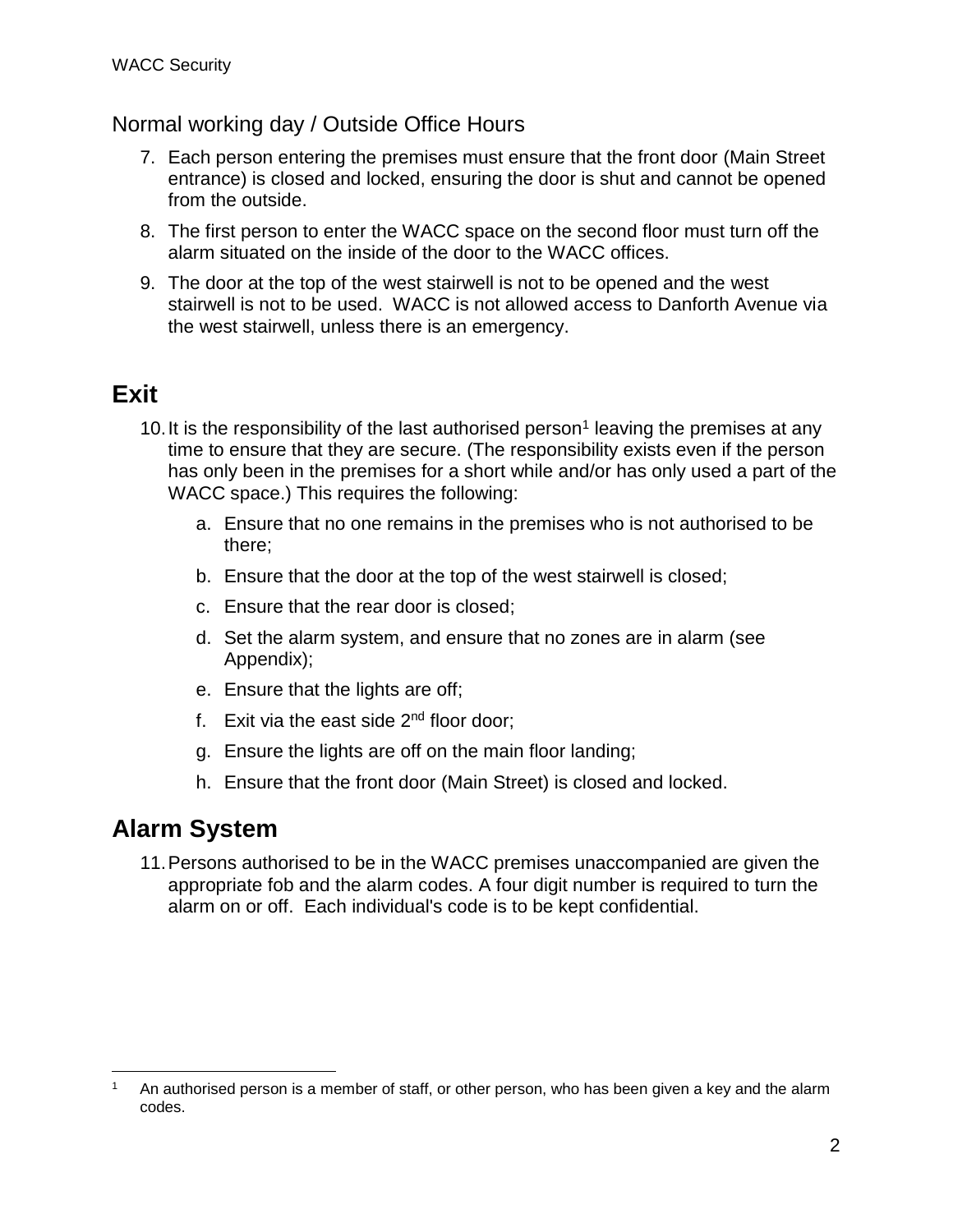# **Appendix: Alarm Procedures**

### **Steps in turning the alarm on are as follows:**

- 1. Open alarm panel cover
- 2. Enter code
- 3. Check panel for alarm conditions

If any zone is in alarm there will be an indication on the panel. This will need to be rectified before the alarm is set. For example, if the rear door was open, this would be indicated on the panel.

4. When the code is entered, the panel will beep intermittently. Proceed through the door beside the panel and close the door securely.

#### **Steps in turning the alarm off are as follows:**

- 1. When the door on the second floor is opened, there will be a beeping noise.
- 2. Enter code
- 3. The alarm will stop beeping.

Note: sometimes there is an intermittent beep that starts up for seemingly no reason. The interval between beeps is quite long. If this happens, press and hold the 0 button on the panel for a few seconds, the beeping will cease.

### **Problems**

If the alarm is triggered, the alarm company (Telus (formerly ADT)) will call the WACC contacts. The following are the WACC contacts:

Shari McMaster

Gisele Langendries

Only these people can direct the alarm company to ignore the alarm (ie not call the police or fire service).

#### **False Alarms**

- 1. Anyone who sets off the alarm accidentally should:
	- a. Attempt to turn it off, using the normal procedure,
	- b. Telephone the alarm company the telephone number is on the inside of the alarm panel cover – and give their name, together with an explanation of what has happened,
	- c. Call Shari or Gisele and explain what happened,